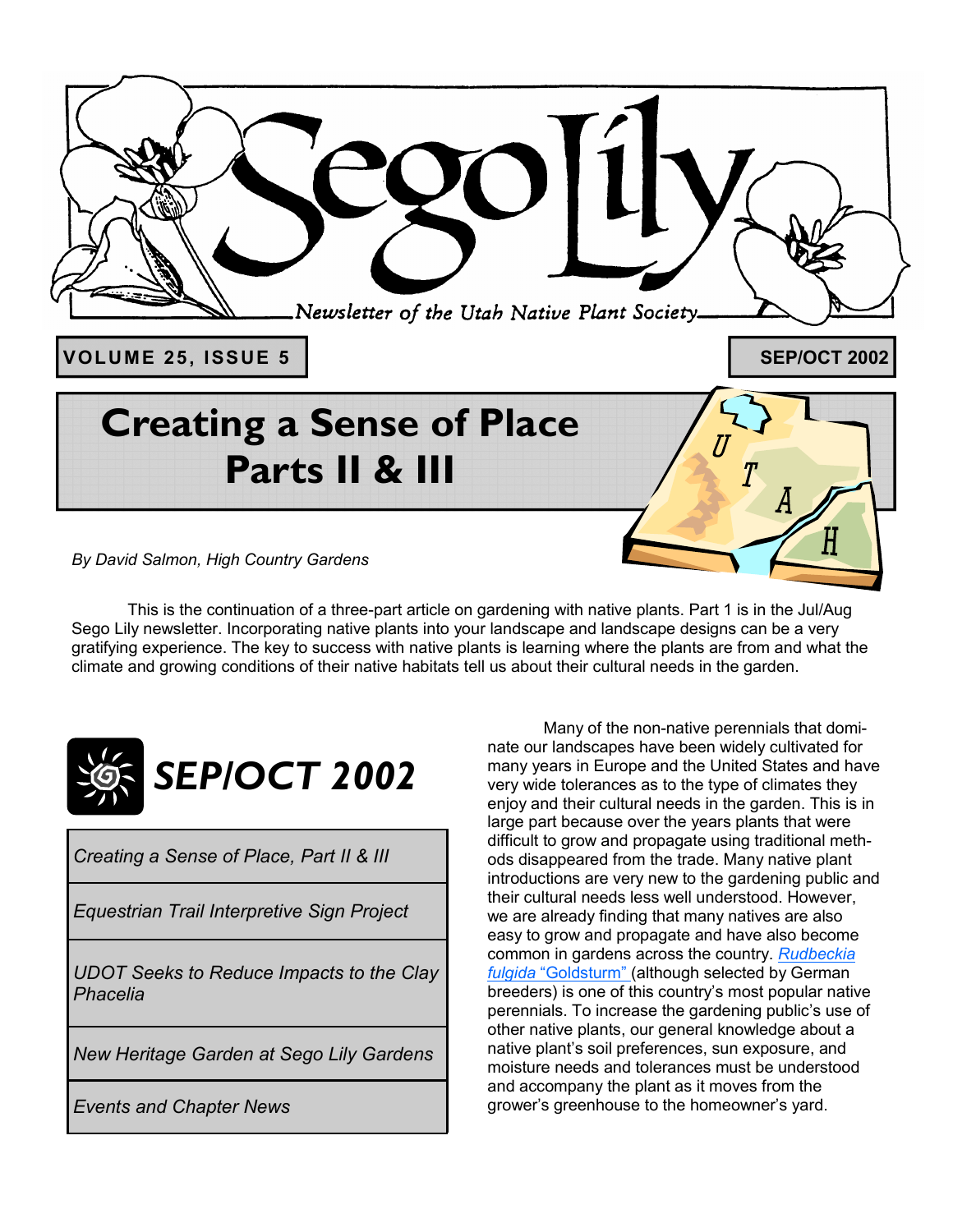The compatibility of a given native plant to your local area is highly dependent on that plant's need for moisture. The amount of precipitation that plants receive in their habitats is a very important piece of cultural information. Looking at a precipitation map of the United States the pattern shows us that, in general, as we move west from the eastern seaboard toward California the terrain becomes drier and drier. Thus plants native to the various desert regions of the western United States will not be well suited to average garden conditions in moist Ohio.

However, in my experience, a native plant from Ohio may do fine in Santa Fe's high desert climate if given enriched soil, sufficient irrigation and afternoon shade to avoid heat stroke.

Soil chemistry and drainage are two other critical factors that must be taken into account. My experience has been that native plants from the east and Midwest make the transition to western growing conditions more easily than western natives

transition the other direction. It would seem that many western plants are

more specialized and closely matched to the harsh, dry conditions of their habitats and are less adaptable to richer soils and more moisture. But like all generalizations there are notable (and often surprising) exceptions.

Western soils tend to be very mineral (low in organic materials) and alkaline. Many Midwestern soils are humus rich and their pH ranges from neutral to acidic. Eastern soils can be much more variable but in general are acidic. Westerners don't use lime and wood ashes in our soils, as these soil amendments are for making soils more alkaline. Gardeners with acidic soil conditions must raise the soil pH using these additives to provide the alkaline conditions required by many western natives. Many western natives also need higher trace mineral levels and benefit greatly by using trace mineral fertilizers like **Planters II** (rock dust in organic gardening circles).



HUMMINGBIRD FLOWER

Moving eastern plants west can be accomplished using lots of greensand and soil sulfur to bring down the soil alkalinity. However, acid loving plants are very difficult to grow long term without constant acidification efforts and use of rainwater to irrigate. (Many western regions have very hard, alkaline well water.)

Soil drainage is a critical but often overlooked factor in growing native plants. Many western natives require fast draining soil when grown in wetter climates, so when gardening in wetter conditions sandy

> and sandy loam soils provide drier conditions than clay. Natives that like moister, high humus soils can be accommodated out west by incorporating generous amounts of compost and Broadleaf P4 water retaining crystals into the soil and irrigating more frequently. Clay loving plants are common in all areas of the United States. It is more challenging when we move dry clay lovers from west to east than vice versa. Clay soils that stay wet from plentiful rain and snow will be deadly for dry

clay lovers from the west. A

sand/gravel/clay soil mixture used in a raised bed or berm is often the best solution to this dilemma.

I'm not as familiar with native plants from the Midwest and eastern United States, as I don't often have the opportunity to see and study these plants in their native habitats. However I look to the many native plant experts in these regions and trial their introductions in Santa Fe. Interestingly, these regions offer many summer and fall blooming species that are invaluable for coloring the garden when the many late spring and early summer bloomers natives have past. *Solidago rugosa* "Fireworks" and *S. sphacelata* "Golden Fleece" are two standouts valued for their late summer yellow flowers. The *novae-belgie* and *novae-angliae* Asters from back east are parents to a huge number of hybrids and selections. A favorite selection originally found in the wild is *Aster n.-a*. "Purple Dome".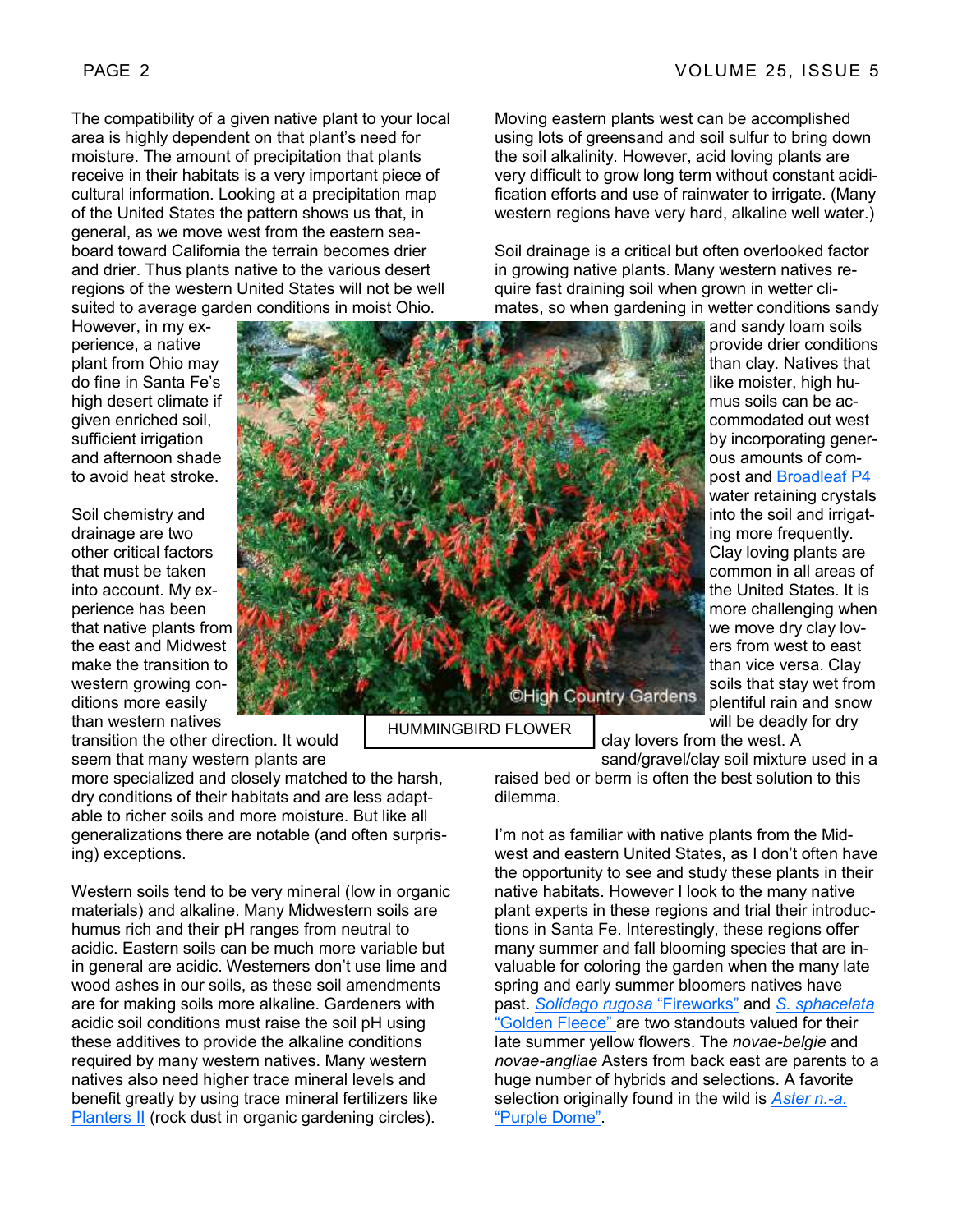An aster relative that has proven itself as a valued source of long lasting cut flowers is the white daisy flowered *Boltonia asteriodes* "Snowbank". *Eupatorium* can be a difficult genus in the high, dry desert of northern NM, but *Eupatorium maculatum* "Gateway" is a wonderful exception. It still needs regular irrigation and rich, moisture-retentive soils but will grow well in non-bog conditions. The same is true for several of the *Monarda* cultivars like *Monarda x* "Violet Queen". This hybrid has outstanding mildew tolerance and thrives in drier conditions. *Liatris ligulistylus* is a superb Gayfeather with long showy purple flower spikes. Of course the Coneflowers (*Echinacea*) reign supreme in the summer garden. Echinacea purpurea and its various cultivars ("Magnus" and "White Swan") are well known. Less familiar but equally deserving a place in the garden are the rare yellow flowered *E. paradoxa* from the Ozarks of Missouri and Arkansas and the graceful *E. angustifolia*, native to the prairies of the Midwest and eastern Great Plains. Almost all of the above natives are highly valued nectar sources for adult butterflies.

The Great Plains provide a treasure trove of tough but beautiful native plants. These plants are adapted to surviving extremes of temperatures and moisture as well as grazing animals. They favor well-drained, not-too-rich soils with a neutral to alkaline pH. Their natural climatic precipitation arrives during the winter, spring and sporadically during the heat of the summer months. My favorites include the duet of *Scutellaria resinosa*, a mounding blue-flowered beauty and *Hymenoxys scaposa*, a gray, thread-leaved little gem with yellow daisies. I like to plant these species with plains cacti like the magenta flowered *Coryphantha*  (*Escobaria*) *vivipara* and the yellow-green flowered *Echinocereus viridiflorus*. Our native cacti are some of our most spectacular but overlooked wildflowers. I encourage their inclusion when planting other xeric (drought resistant) perennial native flowers.

 Another outstanding succulent from the plains is the everblooming, magenta-flowered *Talinum calycinum*. This quirky little native's odd behavior is an excellent example of why some folks avoid native plants, thinking they are too hard to grow--but it's actually a showy, easy-to-grow plant once you understand its needs. I recommend it to everybody. *Talinum* likes dry, sandy or sandy loam soils. It is very slow to wake from its winter slumber, waiting until the late spring frosts have past. It also withers (goes dormant) before frost, using short days as its dormancy trigger. If you didn't know better you would think the plant either died suddenly in the fall or didn't make it through the winter. However it easily survives the cold winters as a shallow rooted succulent crown (stem at the junction of the roots and above ground stem) that looks like a fat twig. Be patient in the spring because it returns to get bigger and showier every year.

 Other indispensable flowering perennials from the Great Plains include *Berlandiera* (Chocolate Flower), *Calylophus serrulatus* (Dwarf Sundrops), *Callirhoe involucrata* (Poppy Mallow), *Liatris punctata* (Gayfeather) and various grasses like *Schizachyrium scoparum* "The Blues" (Little Blue Stem) and *Panicum virgatum* "Prairie Sky" (Switch Grass).

 The Great Plants for the Great Plains program sponsored by the Nebraska Statewide Arboretum and supported by NE nurseries that grow and propagate new finds is an excellent program devoted to bringing natives for the plains into cultivation.

 Over the past decade, I have focused on finding cold-hardy selections of Southwestern natives. The objective of this work is to expand the usage of these spectacular species beyond the mild winter areas of Texas, New Mexico, Arizona and California. 'Wild Thing' and 'Furman's Red' are two Salvia greggii cultivars that have proven cold hardy in USDA zone 6. Salvia x Raspberry Delight is a hybrid selection introduced by High Country Gardens in 2000. This ever-blooming hybrid is a cross between S. greggii 'Furman's Red" and a high altitude collection of S. microphylla from central Arizona. The genus Agastache is rich with native ornamental species. These plants have highly aromatic foliage and flowers and are some of our best natives for attracting hummingbirds. Agastache x Desert Sunrise is another High Country Gardens introduction. A cross between A. rupestris and A. cana, this large, longblooming wildflower hybrid has become one of our most popular plants. Another fantastic and surprisingly cold-hardy hummingbird plant is Zauschneria arizonica. As this genus is typically not very cold hardy their use has traditionally been confined to the mild winter regions of California.

 I have found that there are four key elements to the successful cultivation of Southwestern natives in cold climates. The first thing is to plant them from spring through late summer. Fall planting doesn't work for most of the Southwestern natives in zones 5 and 6. Secondly, plant in full sun locations where walls, pavement, and large rocks will provide re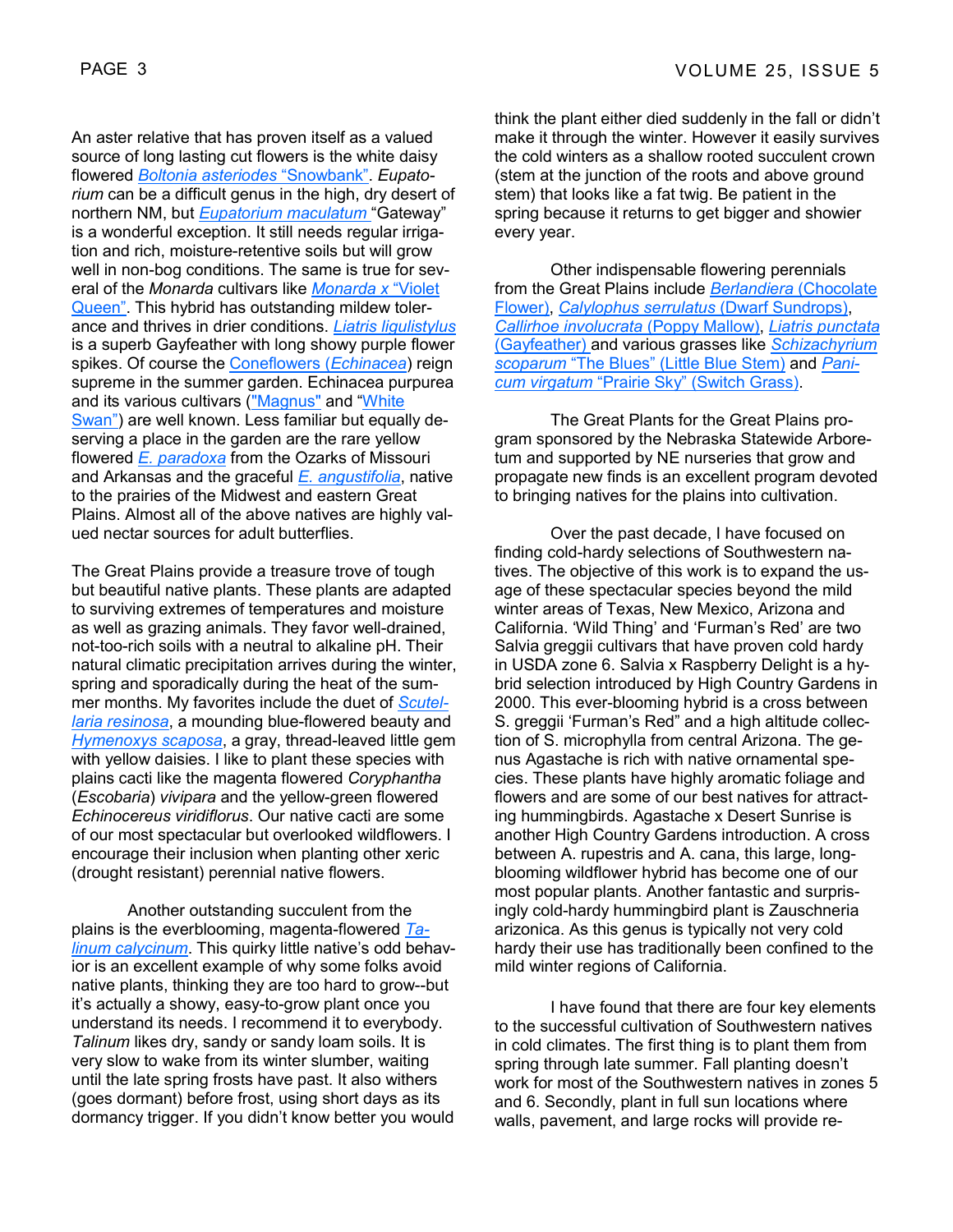flected heat in the winter months. These hard surfaces provide a warm microclimate and help moderate wild temperature swings caused by cold fronts dropping in from Canada. Thirdly, don't cut these plants back in fall; wait until mid-spring before giving them their spring trimming. And forth, plant in a lean, well-drained soil mulched with chipped gravel to help protect against excessive winter moisture and encourage re-seeding.

 The southwest is home to some of our showiest Penstemon (Beardtongue) species. Penstemon pseudospectabilis, P. cardinalis, P. pinifolius (and its numerous culitvars) and P. palmeri are all crowd pleasers. Be sure to plant P. palmeri in sandy soils; loam and clay soils will kill this lightly fragrant species. I have found P. pinifolius to be one of the most widely adaptable of all the Penstemon. 'Mersae Yellow' was originally discovered in England, where it has thrived in that country's maritime climate for many years.

Driving around Phoenix one is im-

mediately struck by the importance of succulents in the landscapes there. Fortunately we're finding many succulents that survive cold winter climates. Hesperaloe (Texas Red Yucca), native to southern Texas and northeastern Mexico has proven to be cold hardy into zones 5, 6 and 7. Previously this ever-blooming hummingbird magnet was thought to be quite cold tender, but experimentation by myself and other native plant gardeners in Colorado proved otherwise. Agave (Century Plant) has numerous species from the Southwest and the Great Basin areas that grow in zones 5 & 6. Agave parryi and A. neomexicana are two larger growing Southwestern species. Dasylirion wheeleri (Sotol or Desert Spoon) with its graceful evergreen foliage and enormous bloom spikes is another Southwesterner that is proving to be more cold-hardy than previously believed. Claret Cup (Echinocereus triglochidiatus) is the largest and showiest of our native cacti. It makes a superb companion plant to the other succulents mentioned above.

I have found that some Southwestern na-

tives have expanded a genera's usage from colder climates into warmer ones. The genus Columbine (Aquilegia) is an excellent example. Arizona is home to several of my favorites, A. desertorum and A. species Swallowtail. Both of these heat tolerant species were originally collected by Sally and Tim Walker of Tucson, Arizona. Unlike A. caerulea (Rocky Mountain Columbine) these two species have excellent tolerance to dry heat, expanding this

> genus' usefulness into warmer areas of the country.

 The intermountain region of Colorado, Utah, Idaho, Wyoming and Montana, including both mountainous and high plains habitat, is home to numerous ornamental species. My interests in this region focus on more of the dry land species and don't include plants

best suited to wet and boggy habitats. Penstemon are prominent on

that list and include P. strictus, P. barbatus, P. eatoni, P. virens and an amazingly xeric species, P. linariodes v. coloradensis. Colorado Narrowleaf Beardtongue, as it's known regionally, puts on an amazing display of lavender flowers in late spring. But even better is its bright blue evergreen foliage, which gives this little gem year-round appeal.

 Antenaria species 'Mc Clintock' is a favorite selection of Pussytoes, a widespread genus in the West. This tight, very low growing cultivar is ideal for planting between flagstone in patio areas. Its silver foliage is very showy. Essentially a non-blooming variety, it doesn't "fall apart" after blooming like most Antenaria and always looks good. Campanula rotundifolia is another favorite, long blooming wildflower. Useful in both full sun and partial shade, this little bluebells species naturalizes (re-seeds) readily when happy. It is an excellent companion to mountain Aquilegia (Columbine) like A. formosa, a red and yellow flowered species, and A. caerulea (Rocky Mountain Columbine) that both enjoy cooler

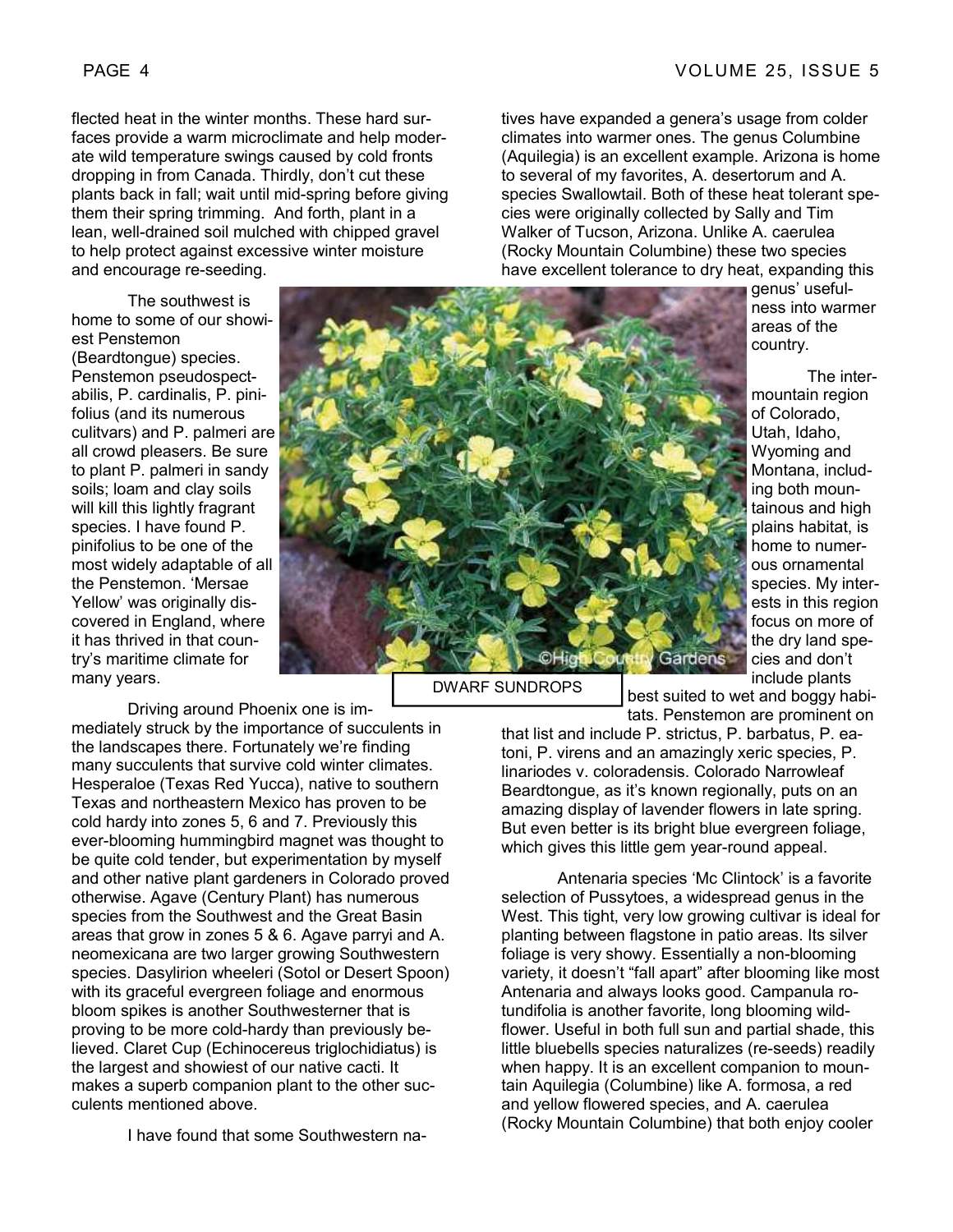summer temperatures and moister conditions.

 The high, cold desert regions of Nevada, western Utah, eastern California, Oregon and Washington are known as the Great Basin. Amazingly it has only been recently that many of its fantastic ornamental species have found their way into cultivation. Salvia pachyphylla (Giant Flowered Purple Sage) should be on top of everyone's list. The seeds of this fascinating species were originally supplied to me through the collecting efforts of Alan Bradshaw (Alplains Seed Company). Native to California, this species has proven itself cold-hardy in Colorado. Numerous native plant enthusiasts in Denver and elsewhere rave about this spectacular native shrub. It has large, pungently scented silver foliage and showy blue and rose-pink flower spikes that begin in mid-summer.

 In writing these articles, I have been reminded of how native plants are an indispensable part of any garden or xeriscape. I have not had the room to cover all the species we offer (including

many grasses and shrubs), but I've tried to discuss some of the more interesting, lesser known varieties. Certainly, all of us native plant enthusiasts hope to continue to bring more species and selections (cultivars) into cultivation. The key to this ongoing effort will be to focus on selecting plants that adapt well to domestication and to develop improved methods of propagation and cultivation. Keeping these criteria in mind promises that both experienced and beginning gardeners will enjoy growing natives in their yards and gardens.

*High Country Gardens has a full catalog of droughttolerant plants for the Western garden. Visit their site at http://highcountrygardens.com. To subscribe to the free e-zine "Xeriscape Gardening News," send blank e-mail to joingardens@lists.highcountrygardens.com.* 

## **Equestrian Trail Interpretive Sign Project**

*Partners - Forest Service, Back Country Horseman, Utah Native Plant Society* 

 Do you remember the days before you were an expert on native plants? Do you remember struggling to learn the names of the common shrubs and trees you encountered in your forays into nature? Do you have friends or family members who are trying to learn about native plants?

 In Utah's Dixie, a new resource is available for novice plant enthusiasts. A trail leading from the Pine Valley Equestrian Campground to Forsythe Canyon is being fitted with interpretive signs. The signs are tall enough for horse riders to read, but at a height hikers can also read. This project is the brain child of Fred Ybright, wilderness coordinator for the Pine Valley Ranger District. For a long time he has wanted to put interpretive signs along this popular trail that would identify and describe the trees and shrubs that grew there. When he learned that Utah Native Plant Society had purchased a machine that could print high quality signs inexpensively, he saw a chance to make his dream happen. Rebecca Fawson, a Forest Service volunteer and member of the Southern Utah Chapter of the Utah Native Plant Society, wrote 5 line descriptions of the 20 plants found on the trail and found line drawings of them. The Southern Utah Chapter of the Back Country Horseman purchased the materials and made the mounting structures for the signs. Susan Meyer and Bitsy Schultz took the sketches and descriptions, worked their computer magic, and printed off beautiful signs ready to be mounted. This project is unique because of the three partners involved: The Forest Service, The Back Country Horseman, and The Utah Native Plant Society. The logos of all three organizations adorn the signs. The signs will be in place soon, ready to educate trail users and increase their appreciation of the native plants they encounter on beautiful Pine Valley Mountain.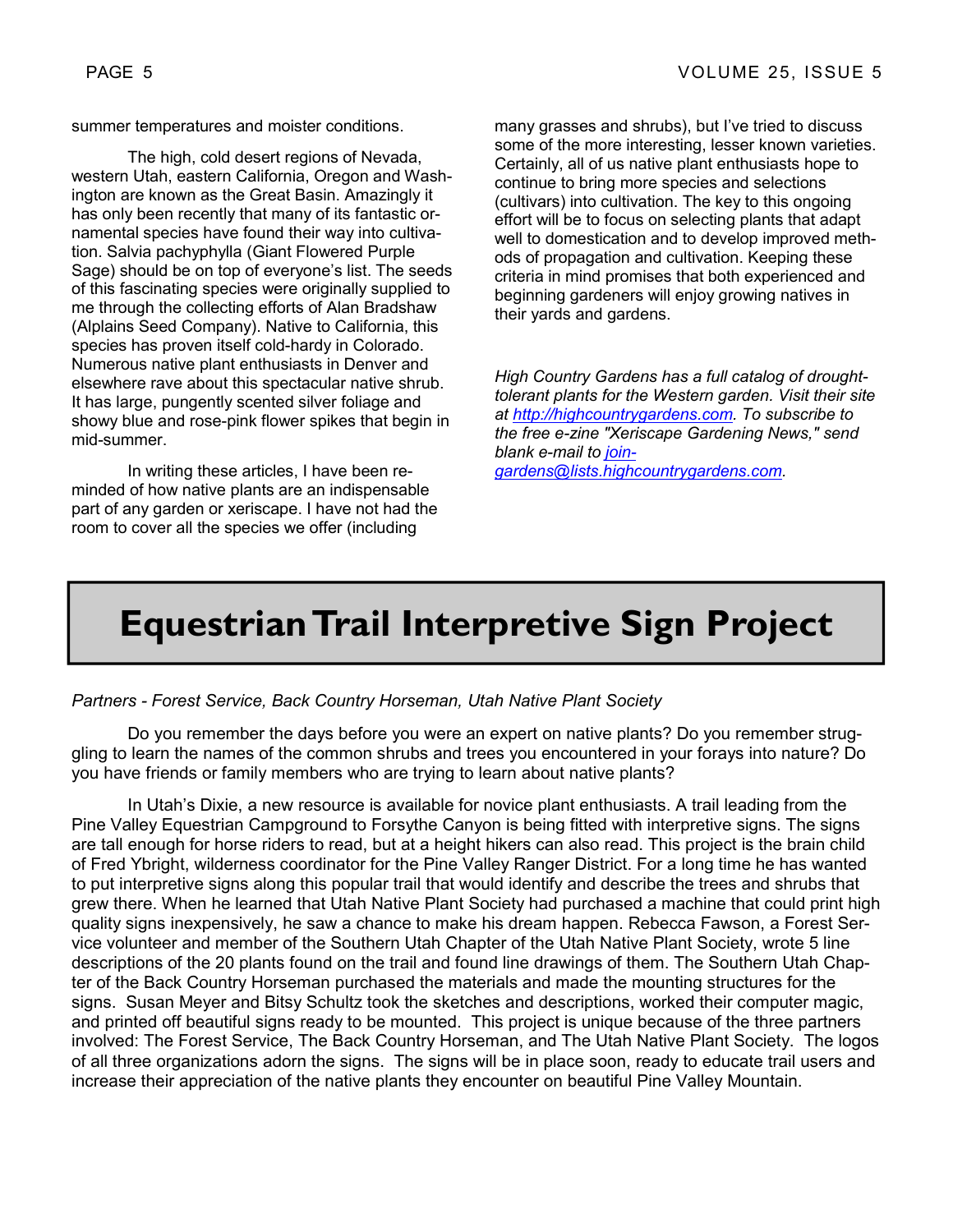## **UDOT Seeks to Reduce Impacts to the Clay Phacelia**

#### *By Lars Anderson, Landscape Architect, UDOT Region 3*

 *Phacelia argillacea* (Clay phacelia) has been a hot topic of debate in UDOT offices for the past few years. UDOT (The Utah Department of Transportation) has been pressured to widen the portion of State Route 6 that runs from Spanish Fork to Price. Some groups have named this stretch of highway as the deadliest in Utah and one of the deadliest in the country. Over 80 million dollars has been allocated for road widening with additional funds on the way. The intent is to eventually have 4 lanes of traffic extending from Spanish Fork to Price. Unfortunately, this runs through prime habitat for the Clay phacelia.

 The Utah Endangered, Threatened and Sensitive Plant Field Guide (1991) names UDOT as one of the agencies with "Management Responsibility". That is a scary proposition considering UDOT is more known for its ability to kill plants instead of preserve them. In this case however, great strides have been

taken to protect existing habitat allowing for natural propagation of the species. Two years before the project began existing species of Clay phacelia on the hillslopes were identified, mapped and surveyed using a GPS unit. All were then flagged to prevent accidental harm. Next, the roadway designers moved the roadway alignment as far away from the slope as possible and yet still meet federal highway safety standards. Retaining walls were then designed and constructed to reduce the impact to the habitat. These walls would not have been used had it not been in the effort to reduce impact. Finally, Dr. Ron Kass from Intermountain Ecosystems has been hired to supervise construction. His responsibilities include protection of habitat, searching for unmapped plants, and erosion control to prevent further impact on the Clay phacelia as well as to reduce sedimentation into adjacent streams. Later this fall a 3.5 acre

wetland mitigation site will be constructed next to the Spanish Fork River near Thistle to mitigate for wetlands lost due to the road project. The mitigation site will restore an old ox bow in the river by removing the old State Route 6 and surrounding fill lowering the elevation of the site to the level of the river. Riparian habitat, emergent marsh, and wet meadow will be developed in the mitigation site to improve habitat and water quality.

 Because it is difficult for the Clay phacelia to survive on the Green River Shale Formations of Spanish Fork Canyon, UDOT is committed to preserving its habitat. As pressure to widen roads and make them safer for the traveling motorist increases, the pressure on habitat for Clay phacelia and other endangered species increases as well. The built and natural environments are not often in harmony. We must continue in our efforts to accommodate the built environment without detrimental effects to our natural environment.

For further information, please contact Lars Anderson at LARSANDERSON@utah.gov.



*Figure 1. This talus slope is home to the Clay phacelia. The wall was constructed to prevent impacts to the plant.*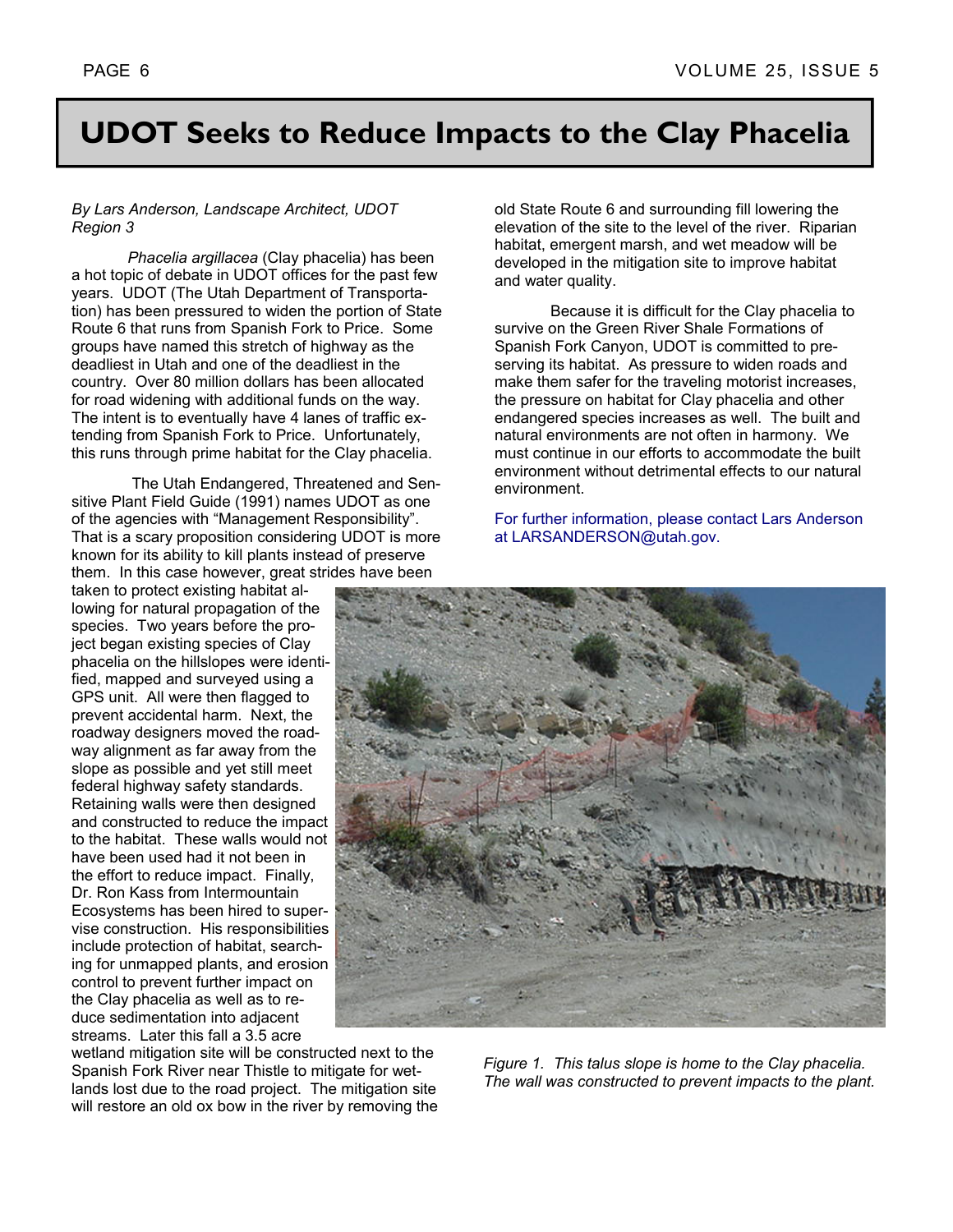#### VOLUME 25, ISSUE 5 PAGE 7



# **Events and Chapter News**

#### **Cache Chapter News**

 Although it's late in the season, we hear that there's still lots to see at Tony Grove in Logan Canyon. We've planned a last minute outing to this beautiful spot on Tuesday, August  $20<sup>th</sup>$ , 8:30 am. Meet at the Cache County Extension offices located at 1780 N Research Pkwy, Suite 108, North Logan. A group of USU Extension Horticulture Agents from around the state will join us, so don't miss this opportunity to promote Utah's native plants and the UNPS.

 You'll soon have another chance to accompany Intermountain Herbarium staff into the field if you missed our *Identifying Northern Utah's Natives* workshop in May. Mary Barkworth & Co. will lead a *Friends in Low Places Tour* on Wednesday, August 21<sup>st</sup>, 5:30 pm, meet in the parking lot across from the Straw Ibis. Unlike the Garth Brooks song, we won't be barhopping through Cache Valley's exciting tavern scene (sorry). We will, however, venture fearlessly into ditches, canals, and streambanks in search of native grasses and sedges. Thick-soled shoes or rubber boots would be a good idea on this trip.

 The almost complete absence of native plants in Cache Valley nurseries continues to baffle our chapter members . . . all the way to the bank. Many thanks to those of you who have purchased plants and posters sold at our Gardeners' Market table or have given up your Saturday mornings to staff the table (special kudos to Dave, Jackie, Dick, and Mary). Also, the *Kjelgren Family* now offers a fine selection of hardy natives at the Market, including many flowering perennials. Finally, *The Garden Niche* and *Virginia Markham Seeds* will return to our Market on Saturday, September  $7<sup>th</sup>$  with more natives just in time for fall planting. The Cache Valley Gardeners' Market is held every Saturday through October, 8 am to noon, at 100 South Main Street in Logan, just behind Tony Roma's.

 Our first *chapter meeting* after the summer break will be held on Saturday, September  $14<sup>th</sup>$ , in . . . Newton! UNPS member Jim Morris has kindly invited us to the beautiful historic stone home where he has been gardening with natives for twenty years. The newest addition to his landscape is a garden featuring alpines, most of which he propagated from seed. Bring a bag lunch (drinks will be provided) and seeds or plants to swap. We'll meet at

11:00 am for a quick chapter meeting then break for lunch. The Morris home is located at 190 E 200 S in downtown Newton. Call 435-563-3654 for directions.

 It's election season again! The Cache Chapter will vote at the September  $14<sup>th</sup>$  meeting for a new President to take office October 1<sup>st</sup>. To get your name on the ballot, please contact Alison Kelly at 435-797- 0061 or at ali@biology.usu.edu.

 Finally, we must say 'Goodbye' to a creative and supportive chapter member, Wendy Mee. Having co-authored the forthcoming *Landscaping With Utah Natives* (USU Press) and with an MA in Landscape Architecture in hand, she and her family are returning to Ellensburg, Washington. We'll miss you Wendy – good luck!

#### **Ornamental Grasses Workshop**

September 21, Saturday 10-noon. Jordan Valley Water Conservancy District. Lecturer: Julie Rotolo, Assistant Horticulturist. Learn about beautiful, drought tolerant ornamental grasses. This class will be held at the JVWCD Conservation Demonstration Gardens so the grasses can be viewed in a garden setting. Free. As space is limited, please register at 565-4300.

#### **Volunteers Needed for Wetland Sites**

Red-winged blackbirds... Muskrats... Beaked sedge... Dragonfly larvae - committed Utah citizens are encountering and counting all these and more. Utah Division of Wildlife Resources is beginning its third season of wetland monitoring by citizen volunteers, and can use your help. People with interest and/or expertise in birding, water quality, macroinvertebrates, or vegetation are neede to help sample wetland sites in Cache Valley during the Summer 2002 (June through September) and Spring 2003 (March through June). The project includes training by wetland specialists and requires a commitment of 3 hours per month. For more information contact Brian Nicholson or Barbara Daniels at 435 797 8058 or wetlands@utah.gov.